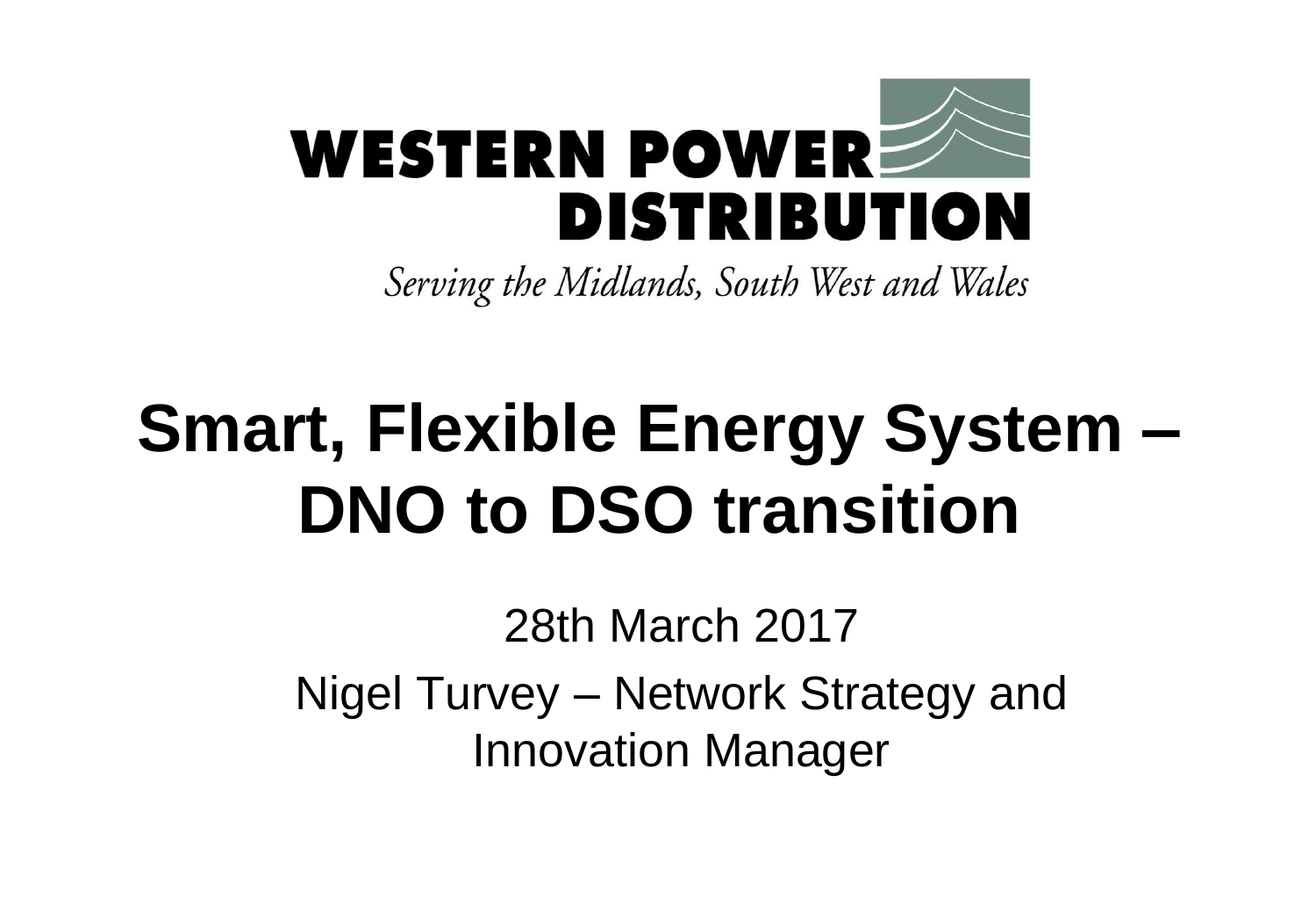#### **Value of flexibility to Distribution Networks**

- There is significant uncertainty in the growth of demand and generation shown by our 'Shaping Sub transmission' work and the associated demand/generation scenarios
- **Filexibility gives value in terms of:** 
	- Potential for faster response to changing needs
	- A lower cost solution where requirement is for short periods of time
	- Managing the network where there is uncertainty of whether a 'build' solution is required , and
	- Where new assets are required, managing the network during the construction time
- In addition, with appropriate coordination, available flexibility at the distribution level also has significant value to the transmission system operator



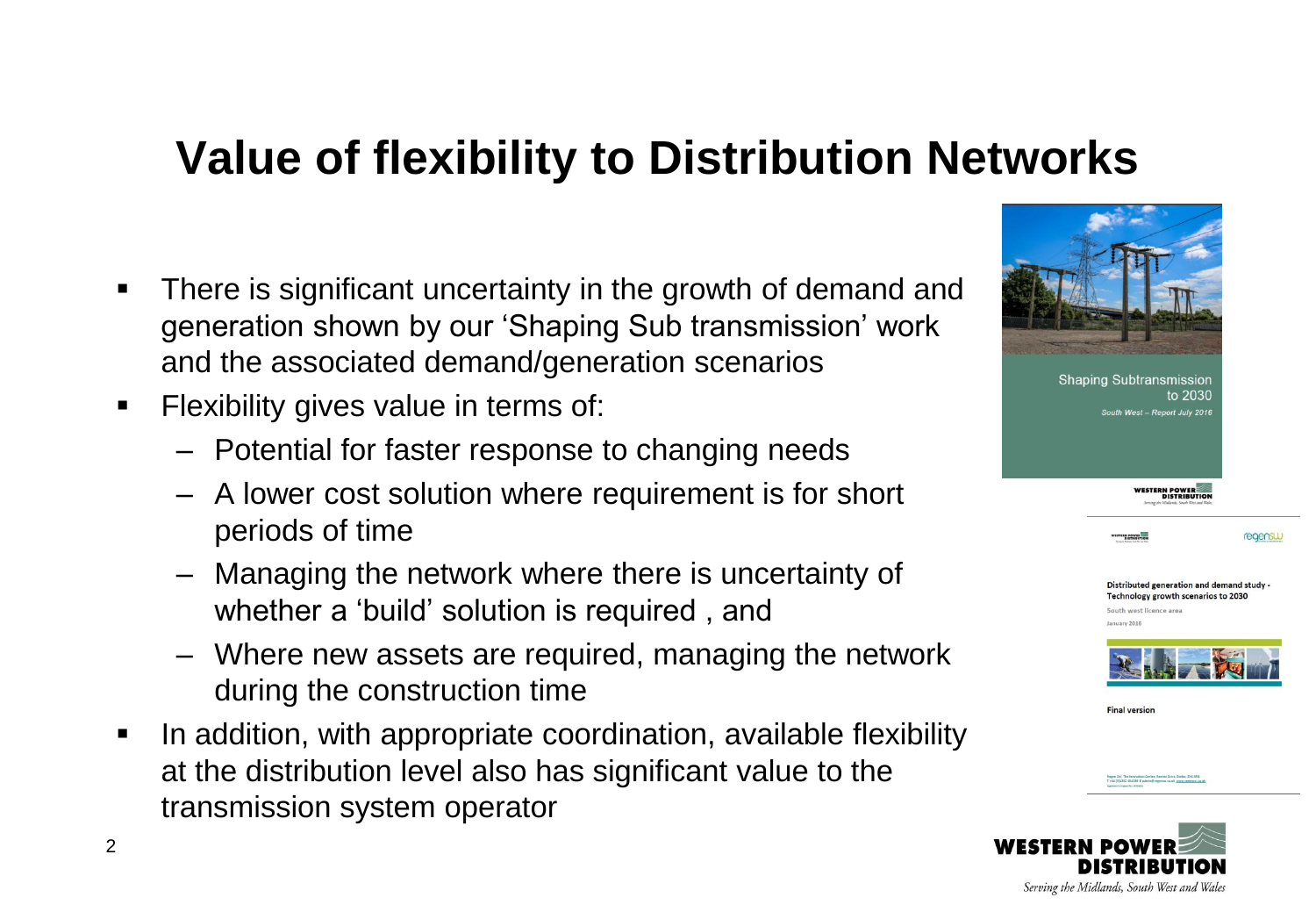### **DSO Flexibility Services**

**Electricity System Flexibility can come from three sources:** 



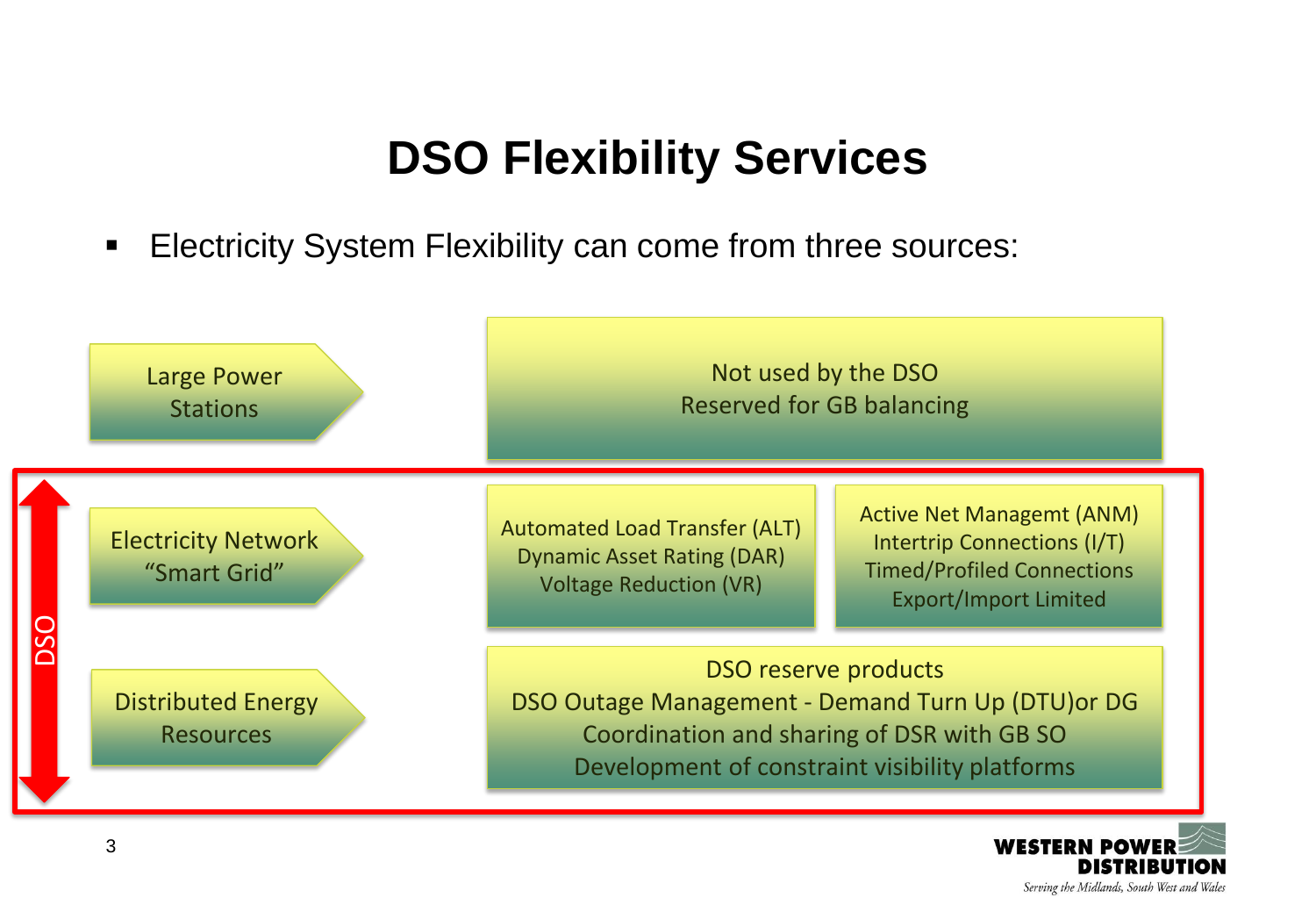## **DSO Flexibility Services (DSR)**

Distributed Energy Resources

- We are technology agnostic
- **-** DSO flexibility products have different technical requirements to the GB SO
- **DSR** is a market provided service
- **Products designed to secure supplies at** the lowest possible *whole system* cost
- **Our Future Networks Programme** is delivering insight and will allow for a rapid rollout to BAU



Reserve product – "Flexible Power" DG Outage Management - Demand Turn Up (DTU) Coordination and sharing of DSR with GB SO Local Energy Markets - constraint visibility platforms



Serving the Midlands, South West and Wales

4